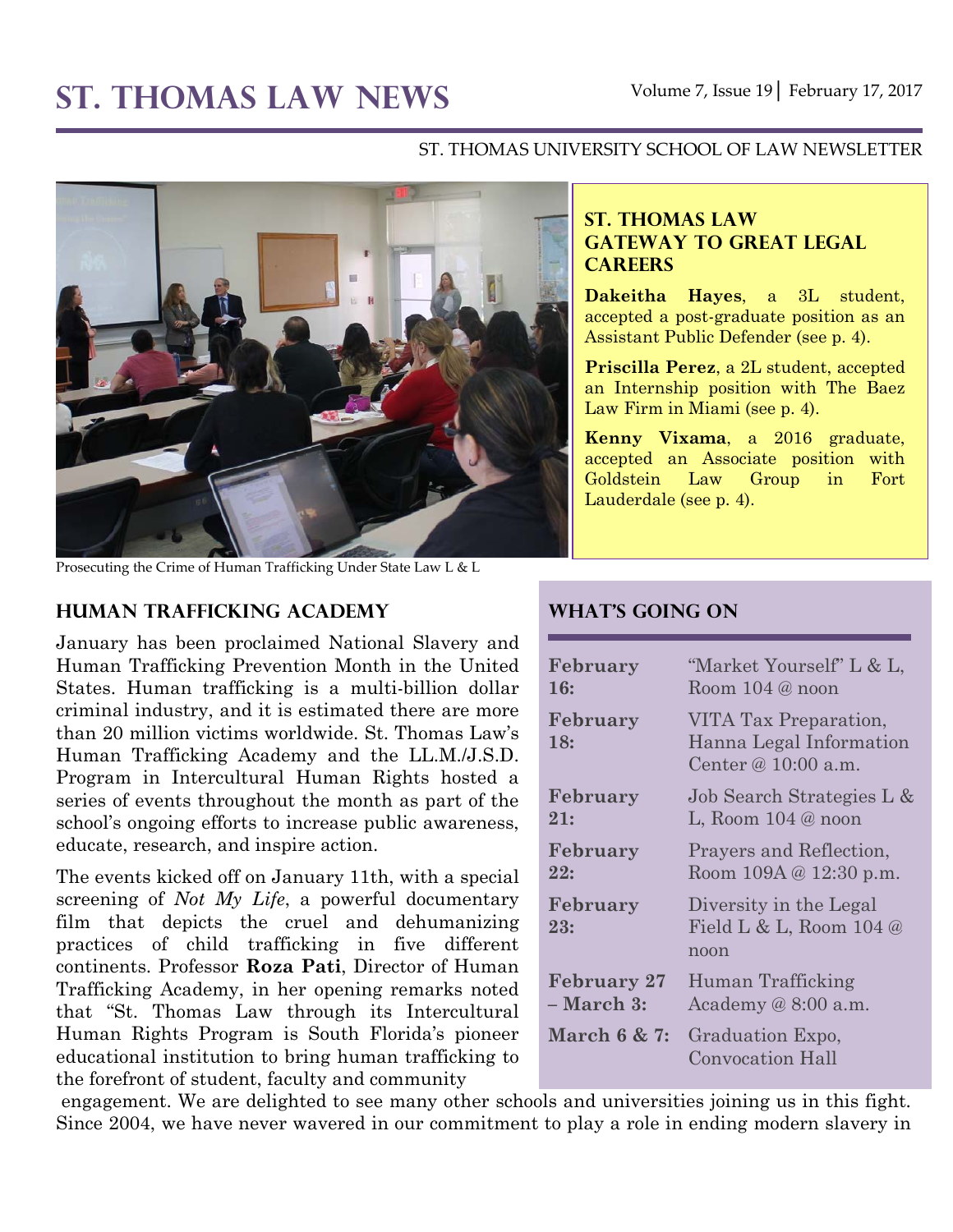our lifetime." The documentary was followed by a panel discussion of guest speakers Leyla Copertino, Miami Community Engagement Fellow for the U.S. Fund for UNICEF, and Gabriela DeBellis, Vice President & Chair of Ignition Fund and J.S.D. Candidate, who had a vivid interaction with the audience.

On January 17th, a Mass and Prayer service was dedicated to human trafficking victims and survivors, followed by a presentation on "A Catholic Faith Perspective in Combatting Human Trafficking in the



Context of the African Continent." Father Paul Karenga, Parochial Vicar at St. Mark Catholic Church and St. Thomas' J.S.D. Candidate in Intercultural Human Rights, presented his finding on typology and prevalence of human trafficking.

The Academy also hosted a Facebook Live chat with guest speakers Brenda Mezick, Assistant State Attorney and Chief of Program Development & Public Policy for the Human Trafficking Unit with the Miami-Dade State Attorney's Office; Rev. Msgr. **Franklyn Casale**, President of St. Thomas University; and **Ana I. Vallejo** '98, Co-Director and Attorney with VIDA Legal Assistance, Inc. They discussed what is being done to prevent and combat human trafficking in the state of Florida.

On January 23rd, the Human Trafficking Academy in cooperation with the Office for Career Development, culminated the Human Trafficking Awareness Month activities with a *Lunch & Learn* presentation on "Prosecuting the Crime of Human Trafficking Under State Law" with Kristy Nunez, Division Chief for the Human Trafficking Unit with the Miami-Dade State Attorney's Office. St. Thomas Law is committed to respecting and protecting human dignity of each and every person, and we will continue our devotion to the cause of ending modern-slavery through outreach, education, and research. For more information and to join our efforts, please visit [www.humantraffickingacademy.org](http://www.humantraffickingacademy.org/) or contact us at [humantrafficking@stu.edu](mailto:humantrafficking@stu.edu)

## **Job Search Strategies Lunch and Learn**

The Office for Career Development invites the St. Thomas Law community to its Job Search Strategies Lunch and Learn on Tuesday, February 21, 2017, at 12:00 p.m. in room 104. **Douglas Ray**, former Dean and Professor of Law, will help students design a successful job search plan. Student interested in attending this event must RSVP to Lourdes B. Fernandez at [lbfernandez@stu.edu.](mailto:lbfernandez@stu.edu) Lunch will be provided.

## **Presidents' Day and Class Scheduled Adjustment**

Please note on Monday, February 20, 2017, there are no classes, and the School of Law and University Administrative Office will be closed. The Law Library south reading room will open on Monday from 12:00 p.m. to 10:00 p.m. On Tuesday, February 21, we will follow a Monday class schedule. So, classes that normally meet on Monday will meet at the same time and place on Tuesday, February 21 (Tuesday classes do not meet). On Wednesday, February 22, the normal class schedule resumes. That means classes that normally meet on a Monday/Wednesday cycle will meet on Tuesday/Wednesday next week.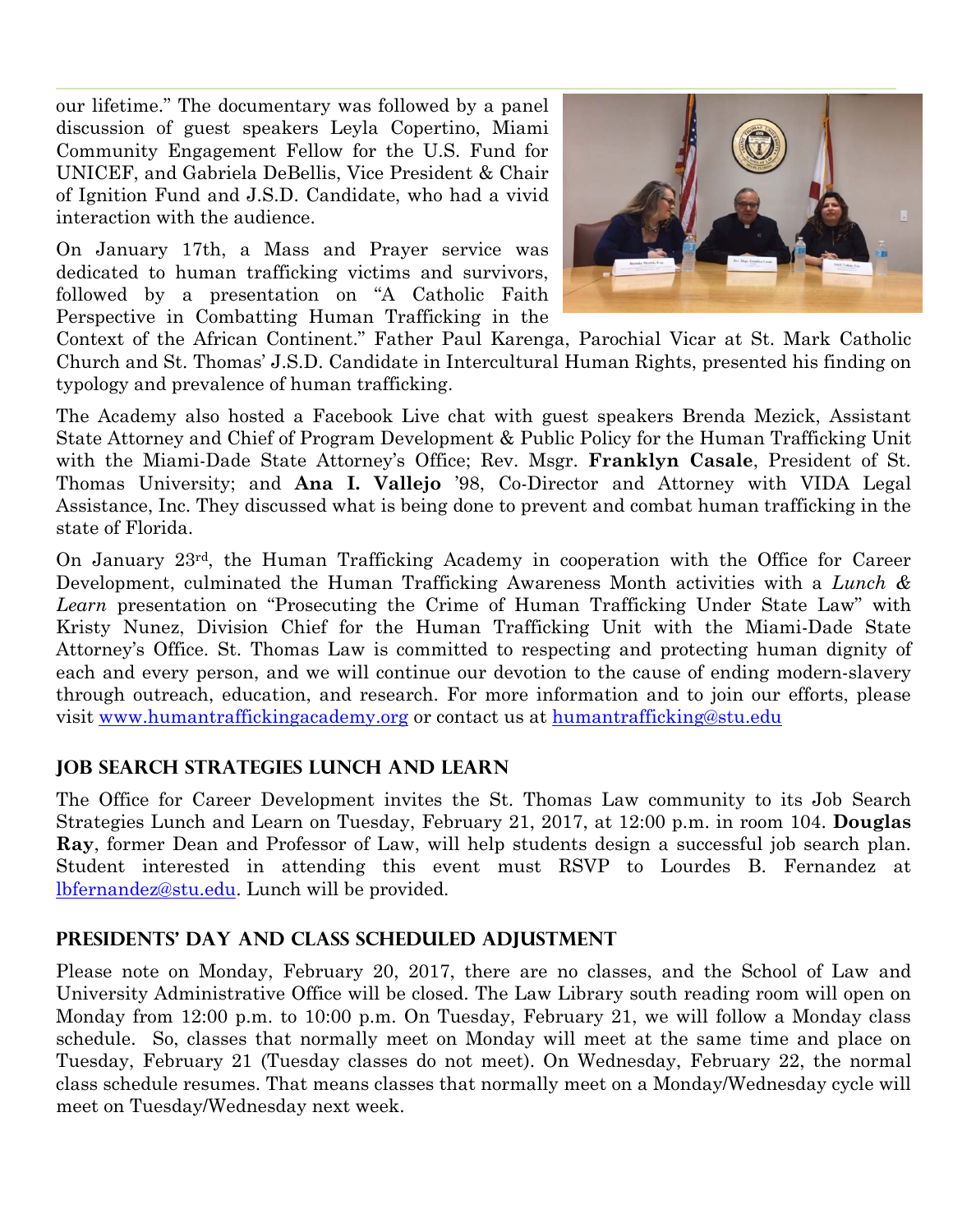## **Alumnus Brett Barfield was Speaker at FBA General Meeting**

On February 8, 2017, the Federal Bar Association Student Division had its first general meeting. Its guest speaker was Alumnus **Brett Barfield** '99, Partner at Holland & Knight. Mr. Barfield is a national officer for the Federal Bar Association and is a past president and current board member of the South Florida Chapter of that association. He has been recognized numerous years by *Florida Super Lawyers* and *Florida Trend* magazines as a leading business litigation attorney in Florida. More than 20 students attended this event.



# **Scholarship Opportunity**

The Haitian Lawyers Association is accepting scholarship applications for the year 2017. The selected recipient(s) will be awarded at least \$1,500, and will be invited to attend the Association's annual gala, to be held on March 18, 2017, at the Miami Marriott Biscayne Bay in Miami.

The applicants must be of Haitian decent, be in good academic standing, submit an official transcript, and submit a personal statement (maximum two pages) that describes the student's involvement in the community, the student's financial need for the scholarship, the reason(s) the student believes he or she is better qualified for the scholarship, and a professional headshot photo to be included in the gala program book in the event that the applicant is chosen as a scholarship recipient.

All documents except for the photo must be submitted as one pdf file. The documents mentioned above must be submitted via e-mail to [info@haitianlawyersassociation.org](mailto:info@haitianlawyersassociation.org) and to Guerda Prosper at [guerda.prosper@yahoo.com](mailto:guerda.prosper@yahoo.com) no later than **5:00 p.m.** on **March 1, 2017**. Scholarship recipients will be announced by March 7, 2017.

# **ABA Solo & Small**

**Carlos Santisteban** '09 and **Maria Sallato** '90, took part as panelists in last week's ABAsponsored Lunch & Learn panel discussion about setting up a successful solo-small practice. The presentation was entitled, "Setting up for Success: Tips for Becoming a Solo or Small Firm Attorney." More than 33 persons attended the presentation, the majority St. Thomas Law students; also in the crowd were a handful of ABA members (professors, deans from other schools, and solo practitioners). Some interesting facts about the alumni(ae) panelists are below.

For almost 25 years, Maria Sallato, Esq., has helped clients in Florida, throughout the United States, and all over the world. She dedicates 100% of her practice to matrimonial law and complex international custody cases and is recognized as a specialist in the area of matrimonial law. A graduate of the University of Miami and St. Thomas Law, Maria is originally from Colombia.

Carlos Santisteban, Esq., established CSJR Law Firm five years ago in Coral Gables as a fully integrated law firm, offering legal services in criminal defense, personal injury, real estate and commercial litigation. A graduate of nearby Msgr. Pace High and proud double-graduate of St. Thomas University (undergrad and law school), Carlos previously worked as Staff Counsel for the Dade County Police Benevolent Association, where he first worked as a legal intern while in law